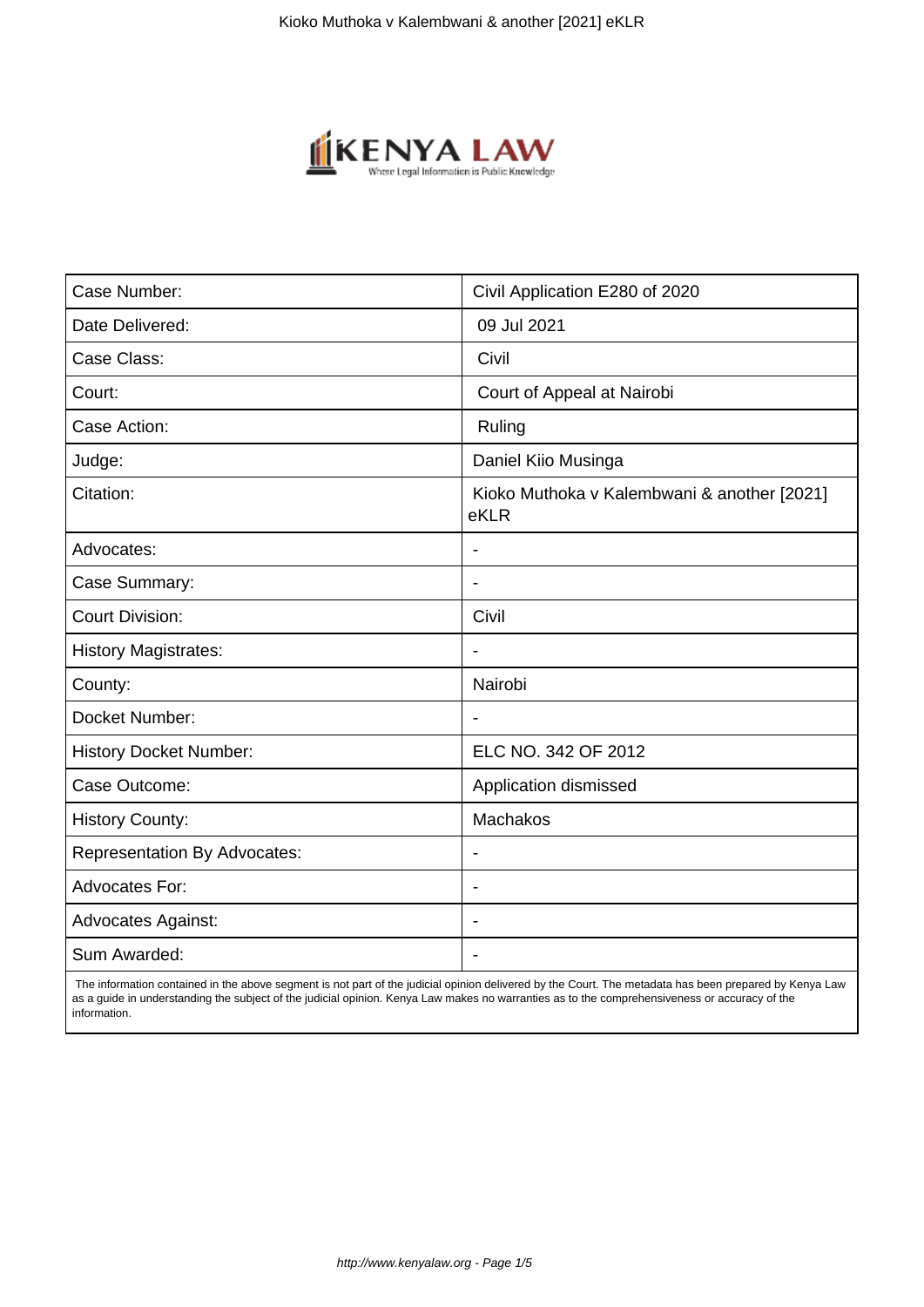### **IN THE COURT OF APPEAL**

## **AT NAIROBI**

## **(CORAM: MUSINGA, (P) (IN CHAMBERS)**

## **CIVIL APPLICATION NO. E280 OF 2020**

## **BETWEEN**

**KIOKO MUTHOKA...............................................................APPLICANT**

**AND**

## **KALEMBWANI & NGAAMBA**

#### **FARMERS COMPANY LIMITED...........................RESPONDENT**

(Being an application for extension of time to lodge a notice of appeal and record of appeal against the Judgment of the High Court of Kenya at Machakos (O.A Angote, J.) delivered on 31st January, 2020 *in ELC NO. 342 OF 2012.*)

**\*\*\*\*\*\*\*\*\*\*\*\*\*\*\*\*\*\*\***

#### **RULING**

1. This is an application dated  $2^{nd}$  September 2020 for extension of time to file a notice of appeal and record of appeal out of time. The judgment sought to be appealed from was delivered on 31<sup>st</sup> January 2020. The application was brought under *section* 3A and 3B of the *Appellate Jurisdiction Act* and *rules 4* and *82* of this *Court's Rules*.

2. The applicant via an amended plaint dated  $20<sup>th</sup>$  January 2015 brought a claim against the respondent for; declaration order that he is entitled to be allocated a parcel of land from the respondent's company land measuring 5 acres, an order directing the respondent to allocate him a parcel of land from its land and thereafter issue him with a title deed, costs of the suit and interests.

3. The respondent entered appearance and filed their amended statement of defence dated  $9<sup>th</sup>$  March 2015.

4. On 31st January 2020 the learned judge, *O. A Angote,* dismissed the applicant's suit with costs.

5. Aggrieved by the said judgment the applicant has attached to his application a filed notice of appeal dated  $24<sup>th</sup>$  February, 2020 and a draft memorandum of appeal.

6. The instant application is supported by the grounds laid out on its face and the facts deponed in the supporting affidavit sworn by the applicant on  $2<sup>nd</sup>$  September 2020.

7. The applicant depones that he was supplied with copies of proceedings and judgment on  $3<sup>rd</sup>$  March 2020 and immediately he obtained them, courts were closed due to covid- 19 pandemic and cessation of movement imposed. Thus, it was difficult for him to travel to see his advocate who is based in Nairobi.

8. Further the applicant states that failure to file the appeal on time was not deliberate but was due to circumstances beyond his control.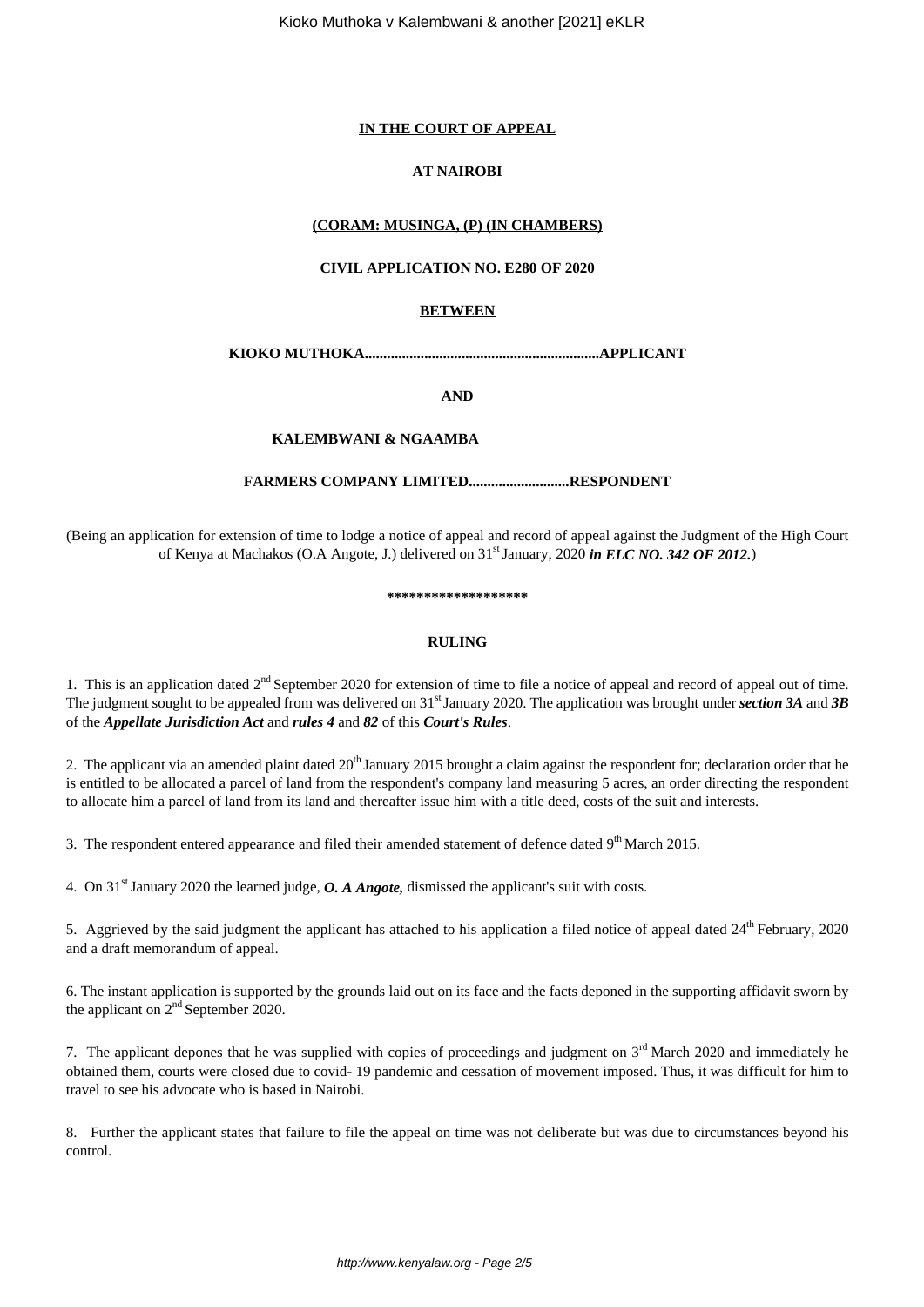#### Kioko Muthoka v Kalembwani & another [2021] eKLR

9. In conclusion, the applicant avers that he has an arguable appeal with chances of success, that the respondent is not likely to suffer any prejudice if leave to file an appeal out of time is granted, and lastly, that it is in the interest of justice that the instant application is allowed.

10. In response to the application, the respondent filed its replying affidavit sworn by its advocate, Philip Mulwa.

11. It is contended that *rule 75(2)* of this *Court Rules* requires that the notice of appeal be lodged within fourteen (14) days of the judgment and the same is to be served within seven (7) days of filing as per *rule 77(1)*. Therefore, there is no provision requiring the intended appellant to first obtain copies of proceedings in order to file the notice.

12. The respondent's advocate argues that no notice of appeal has been lodged or served upon them. In addition, covid-19 pandemic and the subsequent restriction on movement of people came vide the Kenya Gazette special issue of  $6<sup>th</sup>$  April, 2020. This came more than two (2) weeks after the judgment was delivered and as such, citing of covid-19 pandemic as the cause of delay is not a plausible reason for extension of time.

13. Further, the respondent's advocate indicates that the scaling down of courts' activities in Kenya came into force on 16<sup>th</sup> March, 2020 after the press address by the Chief Justice (rtd) David Maraga on the 15<sup>th</sup> of March 2020. This is barely two (2) weeks after the applicant had obtained typed proceedings. Thus, the continued delay cannot be attributed to the covid-19 pandemic.

14. It is the respondent's advocate statement that courts activities resumed in June 2020. It is averred that no explanation has been tendered as to why it took the applicant additional three (3) months to file the instant application and another one (1) month to serve them.

15. In conclusion therefore, the respondent argues that the applicant's application lacks merit and ought to be dismissed with costs.

16. The application was canvassed by way of written submissions whereby the applicant filed his submission dated  $18<sup>th</sup>$  December 2020 whereas the respondent's are dated  $26<sup>th</sup>$  April 2021.

17. The applicant reiterated the reasons for delay as captured in both his application and supporting affidavit. He submits that the delay was neither inordinate nor deliberate but was as a result of the circumstances beyond his control.

18. The applicant urges the Court to be guided by the case of *Nicholas Kiptoo Arap Korir Salat v Independent Electoral and Boundaries Commission & 7 Others [2014] eKLR* which lays down the principles for extension of time that the Court should consider in exercise of such discretion.

19. In conclusion, the applicant submits that it is in the interest of justice and in the spirit of *Article 259* of the *Constitution of Kenya, 2010* and *rule 3(4)* of the *Court's Rules*, that this Court grants him leave to lodge notice of appeal and record of appeal out of time. On that note, the notice of appeal and record of appeal filed by the appellant be deemed as properly and duly filed.

20. On the other hand, the respondent submits that Courts in exercising their discretion to extend time, have over time placed emphasis on the condition that a party seeking such leave must state a justifiable reason for delaying the court process. The respondent relied on the case of *County Executive of Kisumu v County Government of Kisumu & 8 Others [2017] eKLR* where *M.K Ibrahim* and S*.C Wanjala, S.C.J.J*, stated:

*"It is trite law that in an application for extension of time, the whole period of delay should be declared and explained satisfactorily to the court."*

21. It is the respondent's argument that the reason advanced by the applicant that the delay was as a result of the covid- 19 pandemic does not hold water. Further, it is their submission that there is no explanation given as to why the instant application had to be filed after the applicant had obtained the copies of typed proceedings and judgment.

22. The respondent submits that on the case of *Government of Mombasa v Kooba Kenya Limited (2019) eKLR* the judge dismissed the application for extension of time on grounds that the delays were not explained.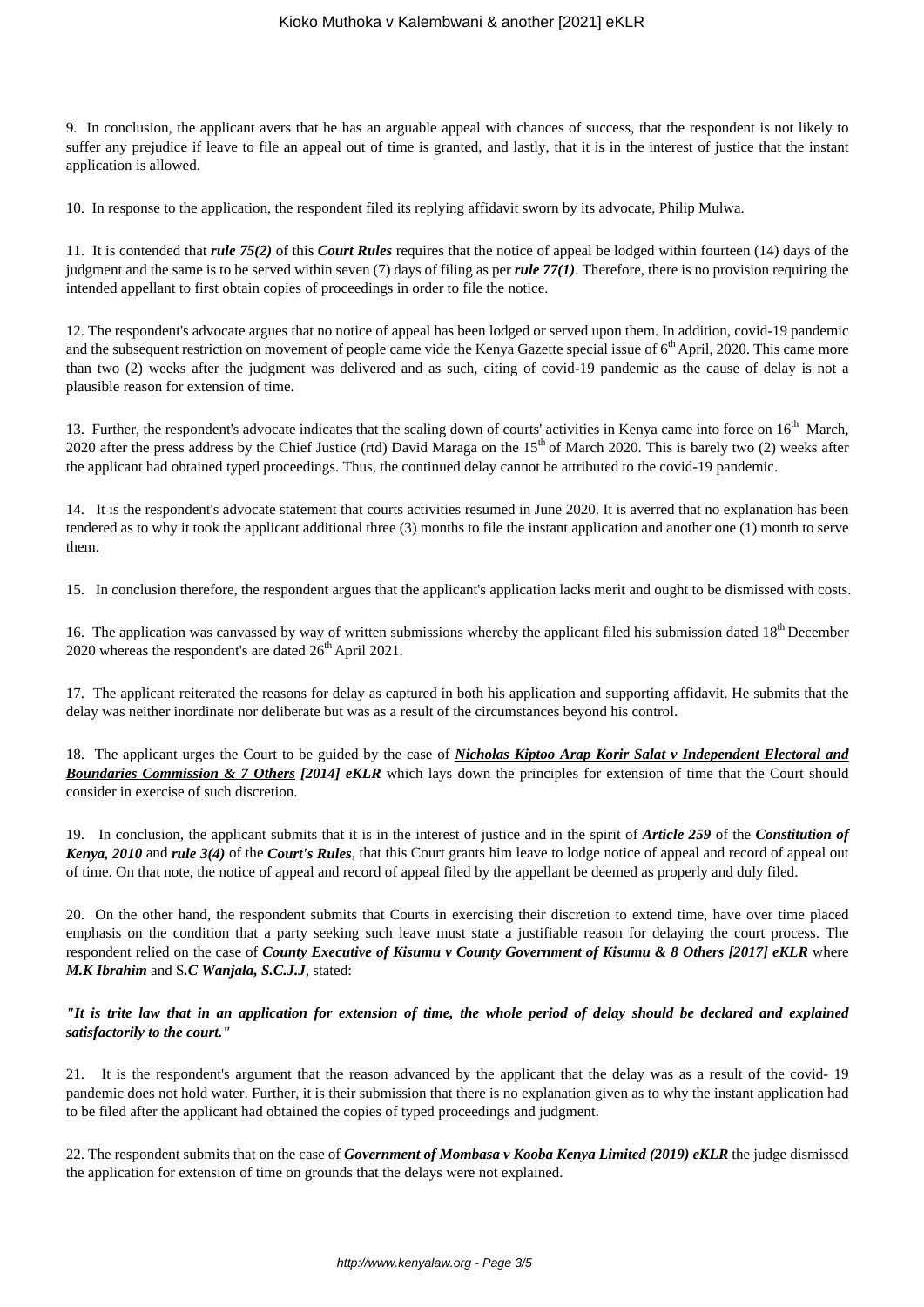23. ln conclusion the respondent maintains that the applicant has failed to establish the cause of delay and therefore, the application lacks merit and should be dismissed.

24. I have considered the grounds as presented in the notice of motion, the facts deponed in the affidavits supporting and opposing the motion, the rival written submissions and authorities cited.

25. Under the provision of *rule 4* of the *Court's Rules*, this Court has power to enlarge time required for the performance of any acts set out in the Rules notwithstanding that the said time has expired. It therefore follows that whether to extend time is a matter of judicial discretion.

26. This discretionary power of the Court was affirmed in the case of *Leo Sila Mutiso v Rose Wangari Mwangi, CA No. Nai 255 of 1997* (unreported) where it was held that:

*"It is now well settled that the decision whether or not to extend the time for appealing is essentially discretionary. It is also well settled that in general the matters which this Court takes into account in deciding whether to grant an extension of time are first the length of the delay secondly, the reason for the delay, thirdly (possibly) the chances of the appeal succeeding if the application is granted and fourthly, the degree of prejudice to the respondent if the application is granted."*

27. *Rule 75(2)* of this *Court Rules* requires that the notice of appeal be lodged within fourteen (14) days of the judgment and the same is to be served within seven (7) days of filing as per *rule 77(1)*.

28. It is clear from the rules that leave to file a notice of appeal out of time can only be granted to a party where sufficient cause has been tendered.

29. In an application of this nature, the Court should consider the period of delay, the reason for the delay, the degree of prejudice to the respondent and interested parties if the application is granted, and whether the matter raises issues of public importance. The said principles have been echoed in couple of decisions of this Court. See *Karny Zaharya & Another vs. Shalom Levi [2018] eKLR*; *Nicholas Kiptoo Arap Korir Salat v The Independent Electoral & Boundaries Commission & 7 Others (2014) eKLR* and also *Leo Sila Mutiso v Rose Wangari Mwangi (supra).*

30. In the instant application, I have established that the impugned judgment was delivered on  $31<sup>st</sup>$  January 2020 while the instant application was filed on  $16<sup>th</sup>$  September 2020, a period of close to eight (8) months. Considering the length of filing the instant application, I do find that there was inordinate delay.

31. On the reasons for the delay, the applicant avers that it was as a result of the covid-19 pandemic that resulted to restriction in peoples' movement and scaling down of courts' operations countrywide. This position was strongly opposed by the respondent by tendering evidence that rebutted the applicant's averments.

32. I note that scaling down of courts' activities countrywide came in force on  $16<sup>th</sup>$  March 2020. However, the Chief Justice also issued practice directions on electronic case management on  $4<sup>th</sup>$  April 2020 which provided for e-filing and e-service system to be adopted by courts.

33. The applicant avers that he obtained proceedings on  $3<sup>rd</sup>$  March 2020 in order to file a notice of appeal. I agree with the respondent that there is no provision requiring the intended appellant to first obtain copies of proceedings in order to file a notice of appeal. I observe that the applicant is silent as to why he did not file the instant application between 31<sup>st</sup> January 2020 and 15<sup>th</sup> March 2020.

34. I am persuaded by the case of *County Executive of Kisumu v County Government of Kisumu & 8 Others (supra)* where it was held that;

*"it is trite law that in an application for extension of time, the whole period of delay should be declared and explained satisfactorily to the court."*